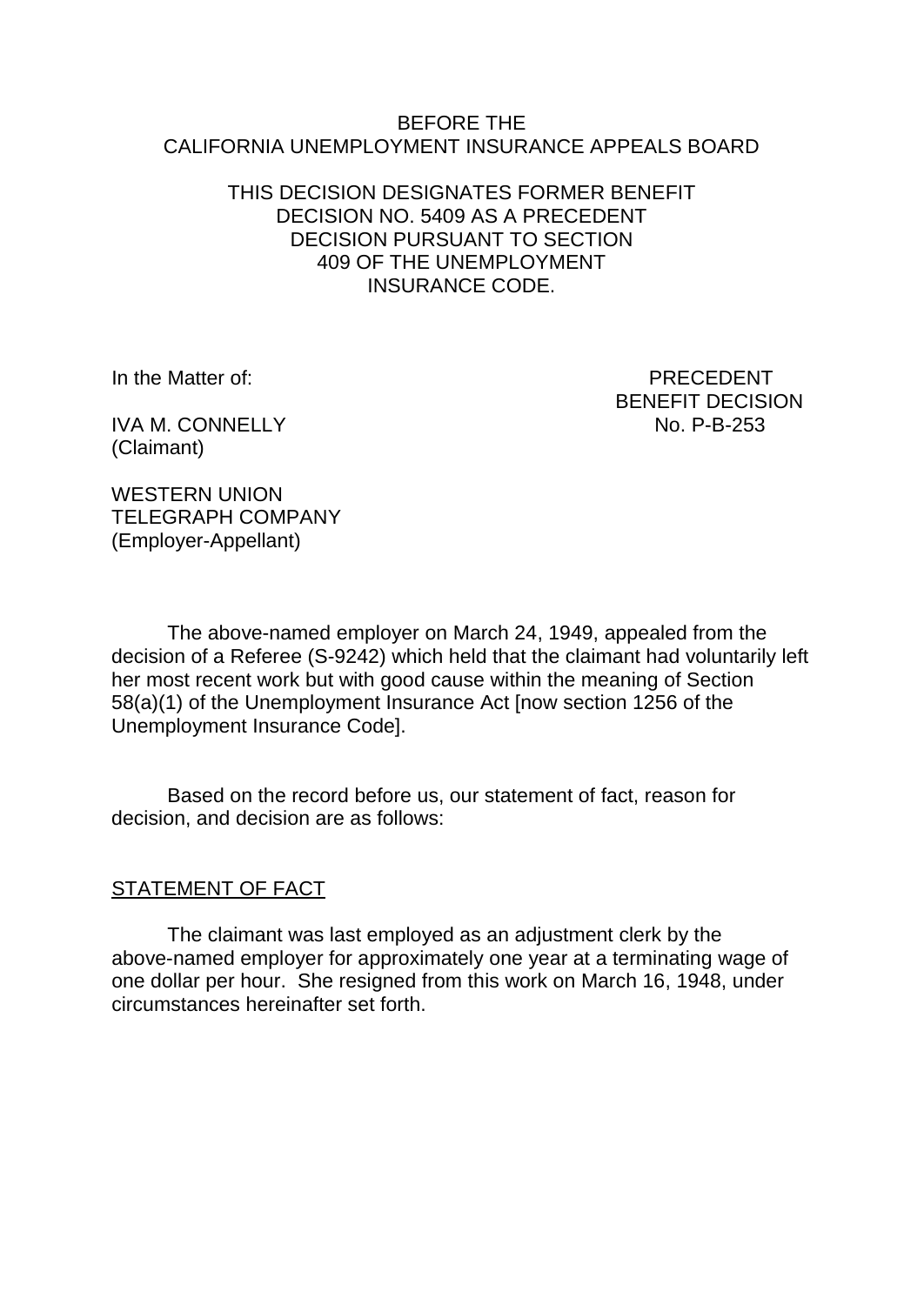On December 15, 1948, the claimant registered for work and filed a claim for benefits in the Chico office of the Department of Unemployment. The employer protested and on December 24, 1948, the Department issued a determination which held that the claimant had not left her most recent work voluntarily without good cause within the meaning of Section 58(a)(1) of the Unemployment Insurance Act [now section 1256 of the code]. Thereupon, the employer appealed to a Referee who affirmed the determination.

During the latter part of her period of employment the claimant's attendance at work became "irregular" because of poor health. On January 20, 1948, she again informed the employer that she was sick and thereafter the claimant did not return to her place of employment until March 16, 1948. The claimant was a union member and the collective bargaining agreement between this labor organization and the employer provides that employees may take sick leave up to two years. During such time the employer carries a worker as "absent-sick" on a so-called "service pay-roll". Accordingly, the claimant was so listed without pay on this company record during the period from January 20, 1948, to March 16, 1948. On the latter date the claimant reported to the office of her supervisor although she was still ill and did not know when she could return to work. After a thorough discussion of her health problem with this individual the claimant indicated an intention to resign. During the conversation her supervisor agreed that under the circumstances the claimant's termination "might be the best thing to do". The claimant did not ask to continue her leave of absence nor did the employer offer to do so and she submitted her resignation following the discussion on March 16, 1948.

The aforesaid supervisor again saw the claimant in June 1948, and testified that in his opinion the claimant's condition had not yet improved at that time to the point where the resumption of her duties with the company would have been advisable.

#### REASON FOR DECISION

The issue of what constitutes good cause for leaving work must be determined by the particular fact of each case and no general rule can therefore be made uniformly applicable to all cases.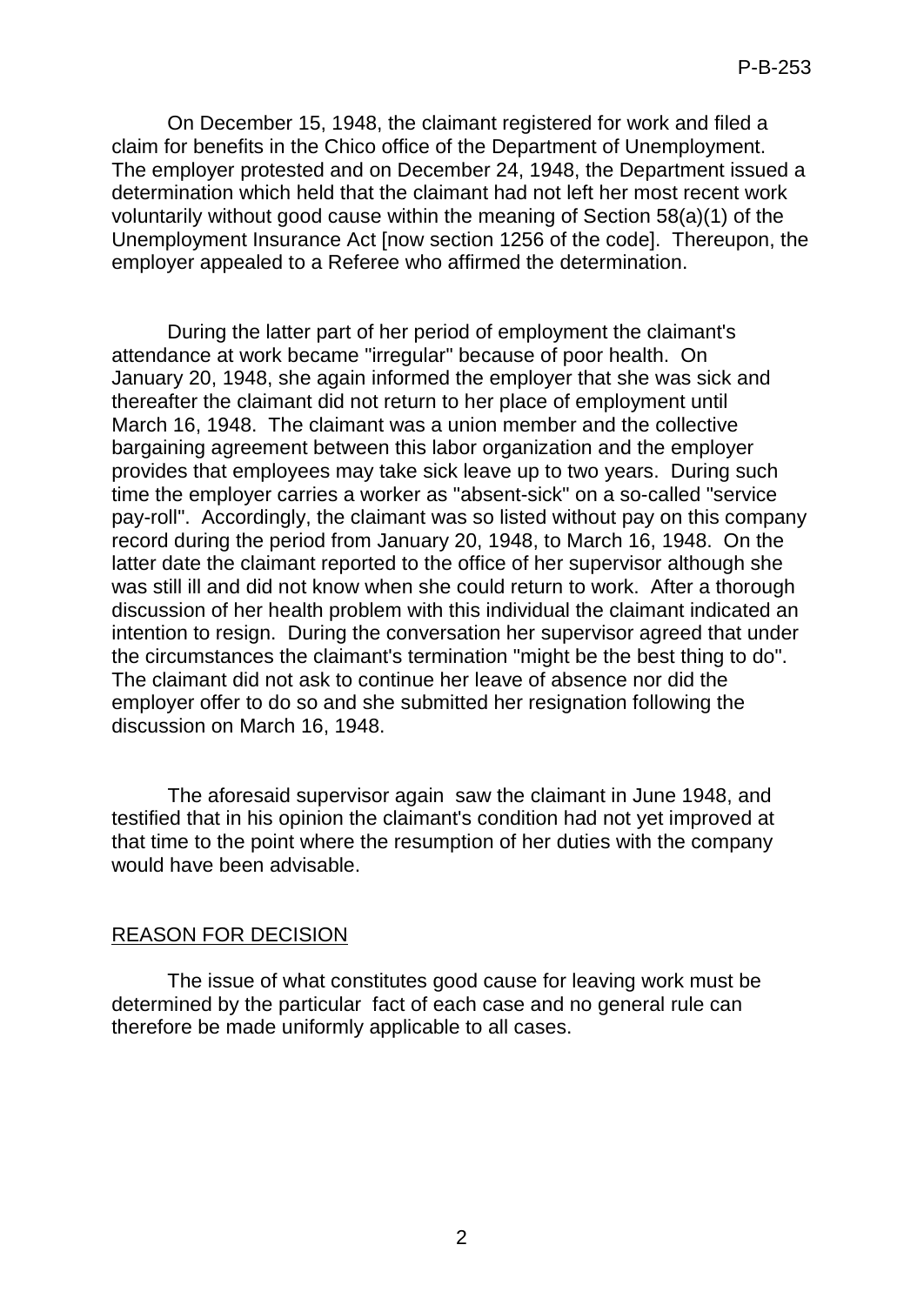In the instant appeal it is established that a worker in the employ of the appellant may take a leave of absence for health reasons up to two years but in our opinion the claimant herein had done everything that should reasonably be expected of her to preserve her position at the time of her resignation on March 16, 1948. After two months of leave she continued to be in poor health, and when she resigned the claimant could not anticipate when, if ever, she would again be able to resume her duties. In the face of this situation the employer did not offer to continue the claimant's leave on March 16, 1948, but after a discussion of her health problem agreed with the claimant's decision to quit at that time. In this respect the evidence before us justifies a conclusion that the conversation on March 16, 1948, resulted in a mutual agreement between the claimant and her employer that under the circumstances no useful purpose would be served by the indefinite extension of her then existing leave of absence. Under these facts, we hold that the claimant's abandonment of the employer-employee relationship on March 16, 1948, was with good cause within the meaning of Section 58(a)(1) of the Act [now section 1256 of the code], and that she is not subject to disqualification for benefits for such leaving.

#### DECISION

The decision of the referee is affirmed. Benefits are allowed provided the claimant is otherwise eligible.

Sacramento, California, June 16, 1949.

# CALIFORNIA UNEMPLOYMENT INSURANCE APPEALS BOARD

MICHAEL B. KUNZ, Chairman

GLENN V. WALLS

PETER E. MITCHELL